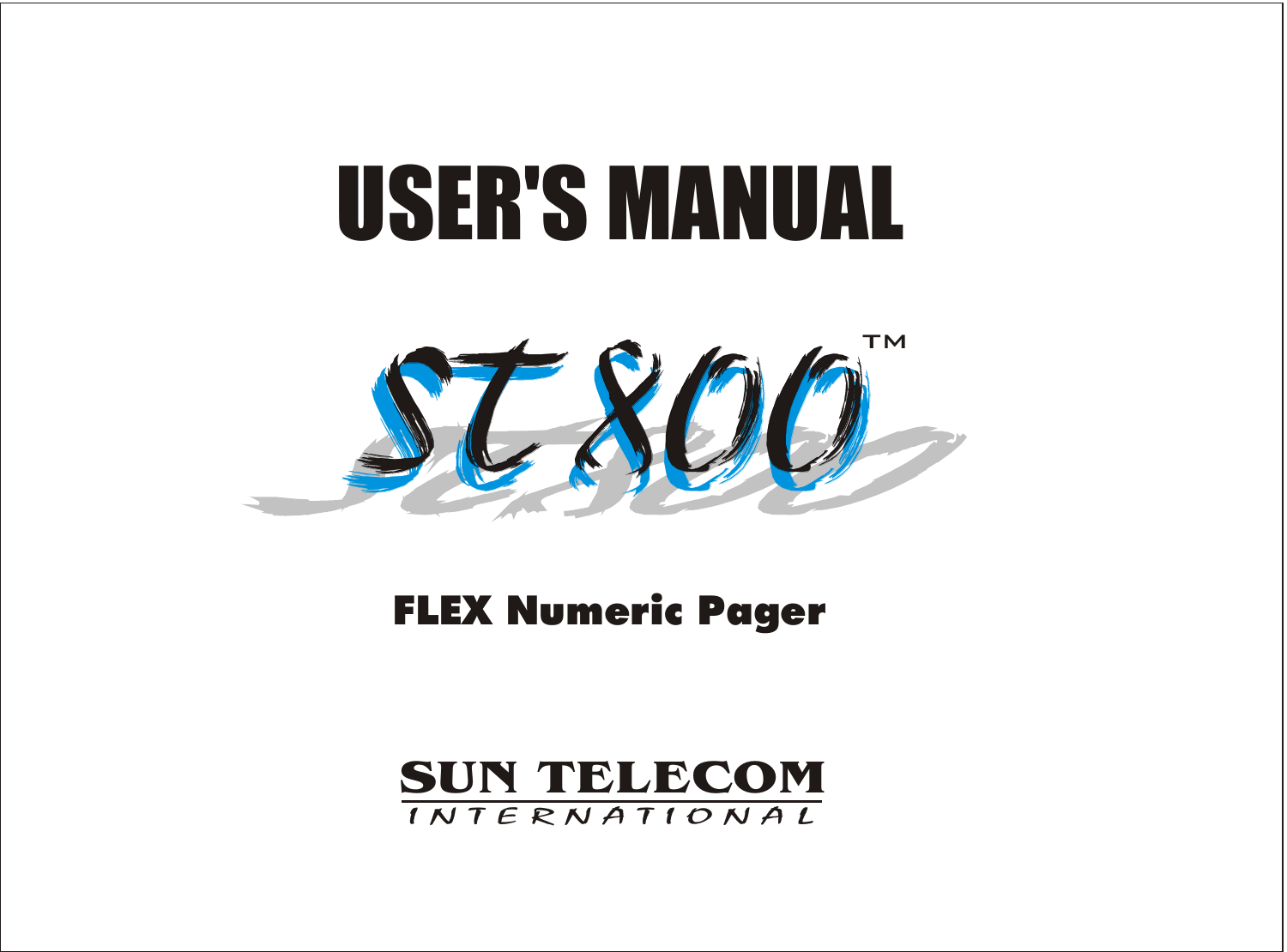ST800

Congratulations on your purchase of our  $ST$  800 pager. By incorporating some of the most advanced electronic paging technologies, the  $\mathcal{ST} \mathcal{X} \mathcal{O} \mathcal{O}$  pager is reliable & easy to use. Best of all, the  $\mathcal{ST} \mathcal{X} \mathcal{O} \mathcal{O}$  is affordable & will keep you in touch with those important to you. Please carefully read this manual before using your pager in order to fully understand the  $\mathcal{ST} \mathcal{X} \mathcal{O} \mathcal{O}'$ 's functions & capabilities. Once again, congratulations on your purchase.

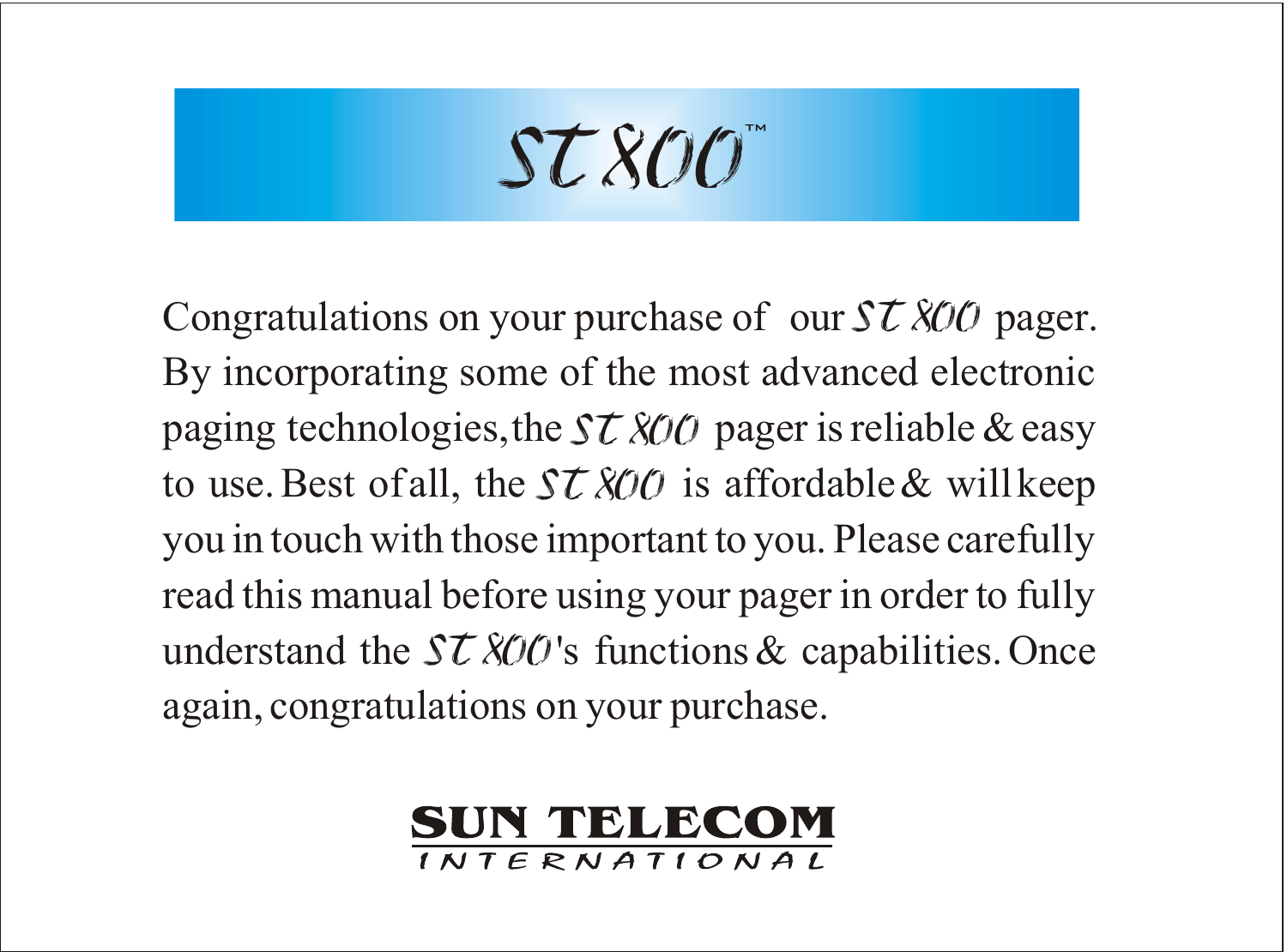## *CONTENTS*

| 1.             | <b>STANDARD FEATURES</b>               | $\boldsymbol{\Lambda}$ |
|----------------|----------------------------------------|------------------------|
| 2.             | <b>BUTTONS</b>                         | 5                      |
| 3.             | <br><b>ICONS AND DESCRIPTIONS</b>      | 6                      |
| $\Delta$       | TURNING THE PAGER ON                   | $\overline{7}$         |
| 5.             | <b>FUNCTION MENU</b>                   | 8                      |
| 6.             | <b>TURNING THE PAGER OFF</b>           | 1 <sub>0</sub>         |
| 7 <sup>1</sup> | SETTING THE TIME AND DATE<br>          | 11                     |
| 8.             |                                        | 12                     |
| 9.             | SETTING ALERT MODE                     | 13                     |
|                | <br>10. RECEIVING AND READING MESSAGES | 14                     |
|                | 11. LOCKING AND UNLOCKING MESSAGES<br> | 15                     |
|                | 12. DELETING MESSAGES                  | 17                     |
|                | 13. SETTING THE ALARM                  | 19                     |
|                | 14. BACKLIGHTING                       | 21                     |
|                | <b>15. OTHER FEATURES</b>              | 22                     |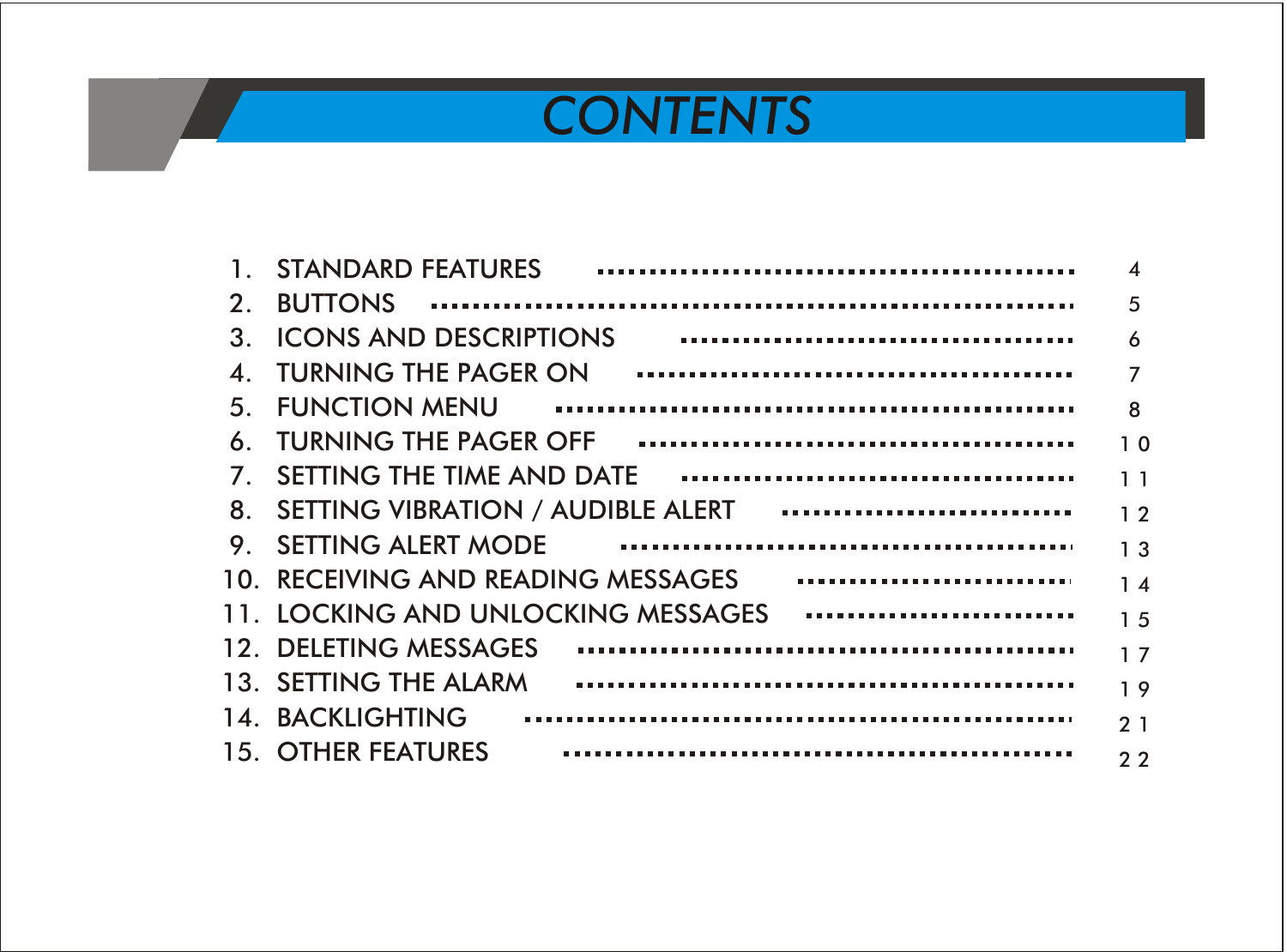### *1. STANDARD FEATURES*

- ▶ 21 message slots capable of storing up to 20 digits per slot
- Backlight
- Read time clock (12hr) with calendar date display
- Reminder alert
- Message lock (Up to 10 message slots) ь
- Message time stamping
- **Low battery indicator**
- Individual delete or delete all
- **In service range indicator**
- Daily Alarm
- 5 Standard alert modes : Audio, Pleasing Melody, Chirp, Vibration and Silent
- 4 Standard tone alerts and 3 different pleasing melody alerts available for selection

( Specifications are subject to change without prior notice )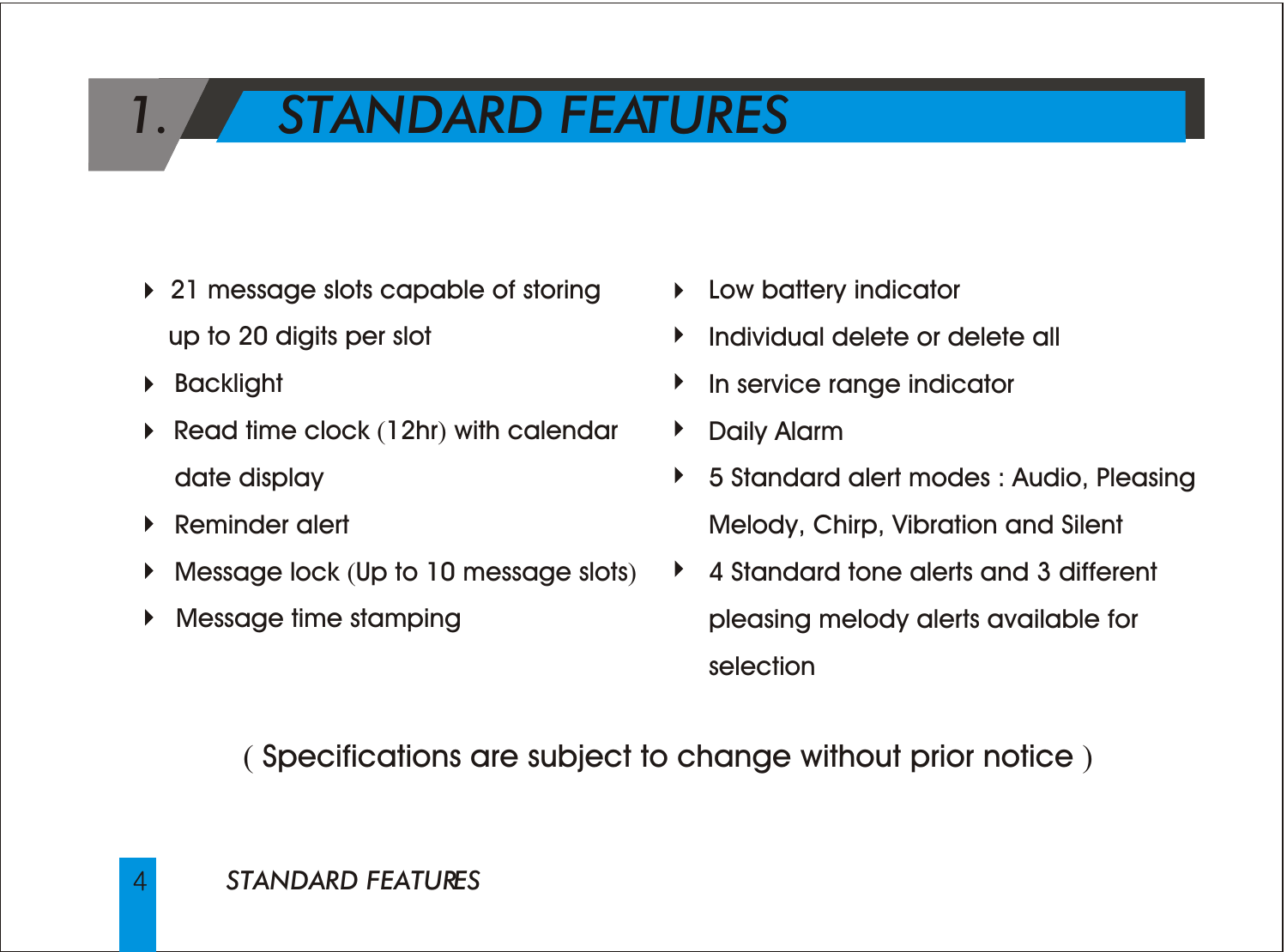# *2. BUTTONS*



### FUNCTION BUTTON

- Use to enter the function menu mode
- Use to lock and unlock messages
- Use to turn the back lighting display on

#### LAMP BUTTON

Use to turn the light on or off



### READ BUTTON

- Use to turn the pager on
- Use to read messages
- $\frac{1}{2}$  Use to select desired function<br> $\frac{1}{2}$  Read button  $\frac{1}{2}$  Use to set the date and time all
	- Use to set the date and time, alarm and standard alert mode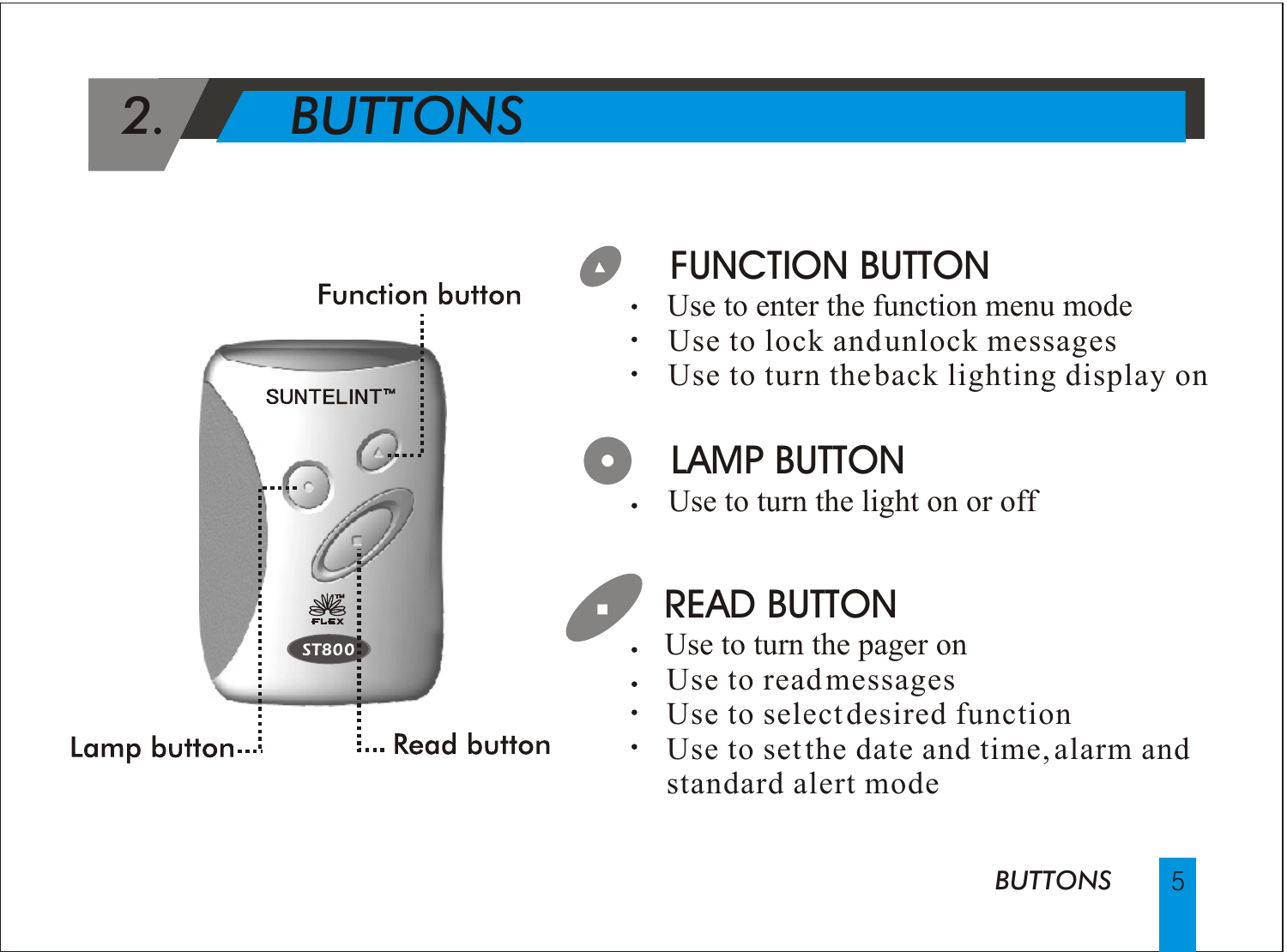### *3. ICONS AND DESCRIPTIONS*

- $\mathbf{Y}_{\mathbf{d}}$  : In service range indicator
- (1) : Audio alert icon
- $\mathbb{R}$  : Alarm icon
- **a** : Message lock icon
- : Low Battery indicator
- **EXECUTE:** Message continuation icon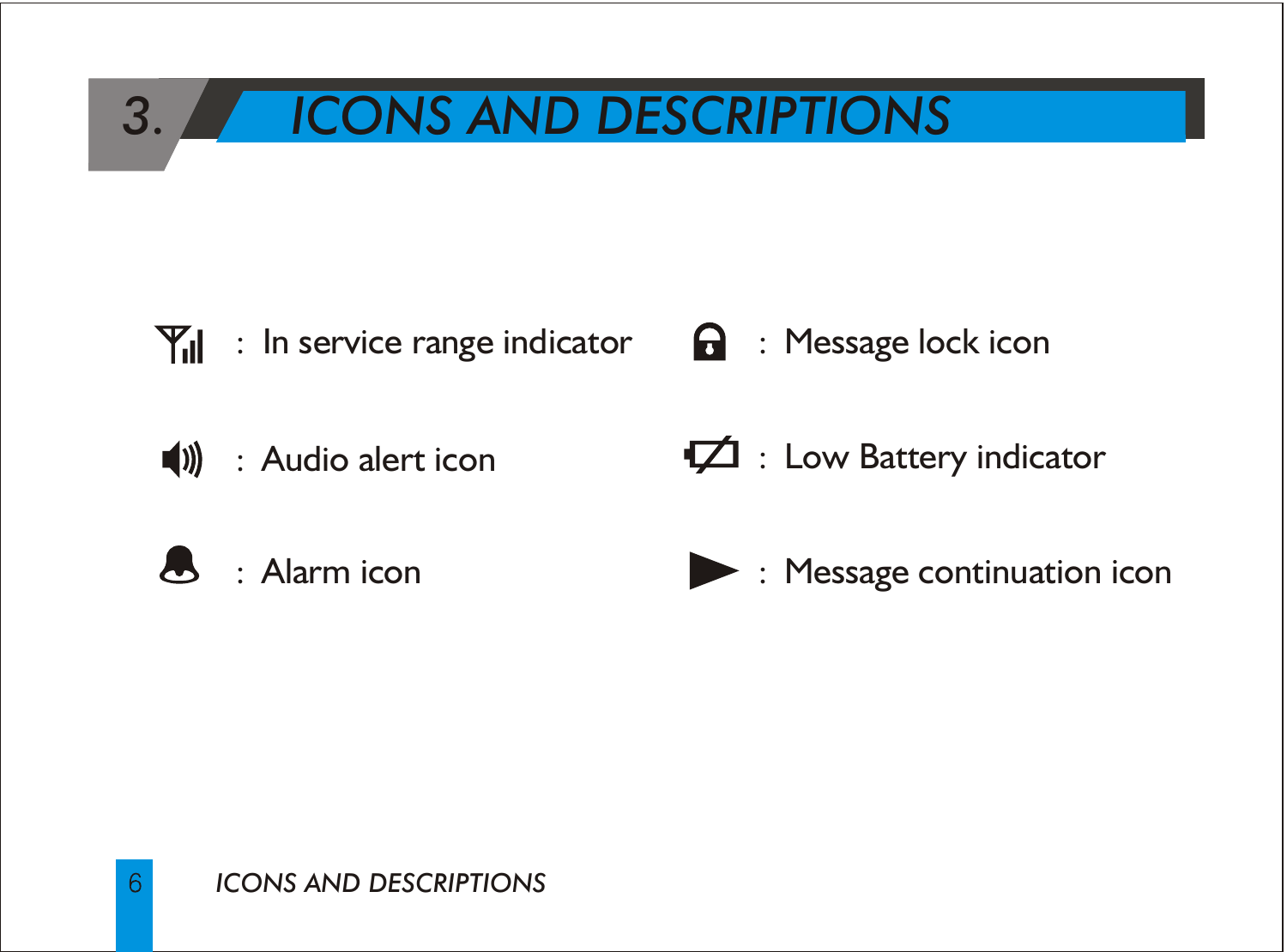### *4. TURNING THE PAGER ON*



< Standby Screen >

Insert battery into battery compartment and close the battery door. Pager will power up with a full display of all LCD segments and emit a short audible alert with date and time display.

To turn the pager on from the power off state, press and hold the READ button for at least 2 seconds.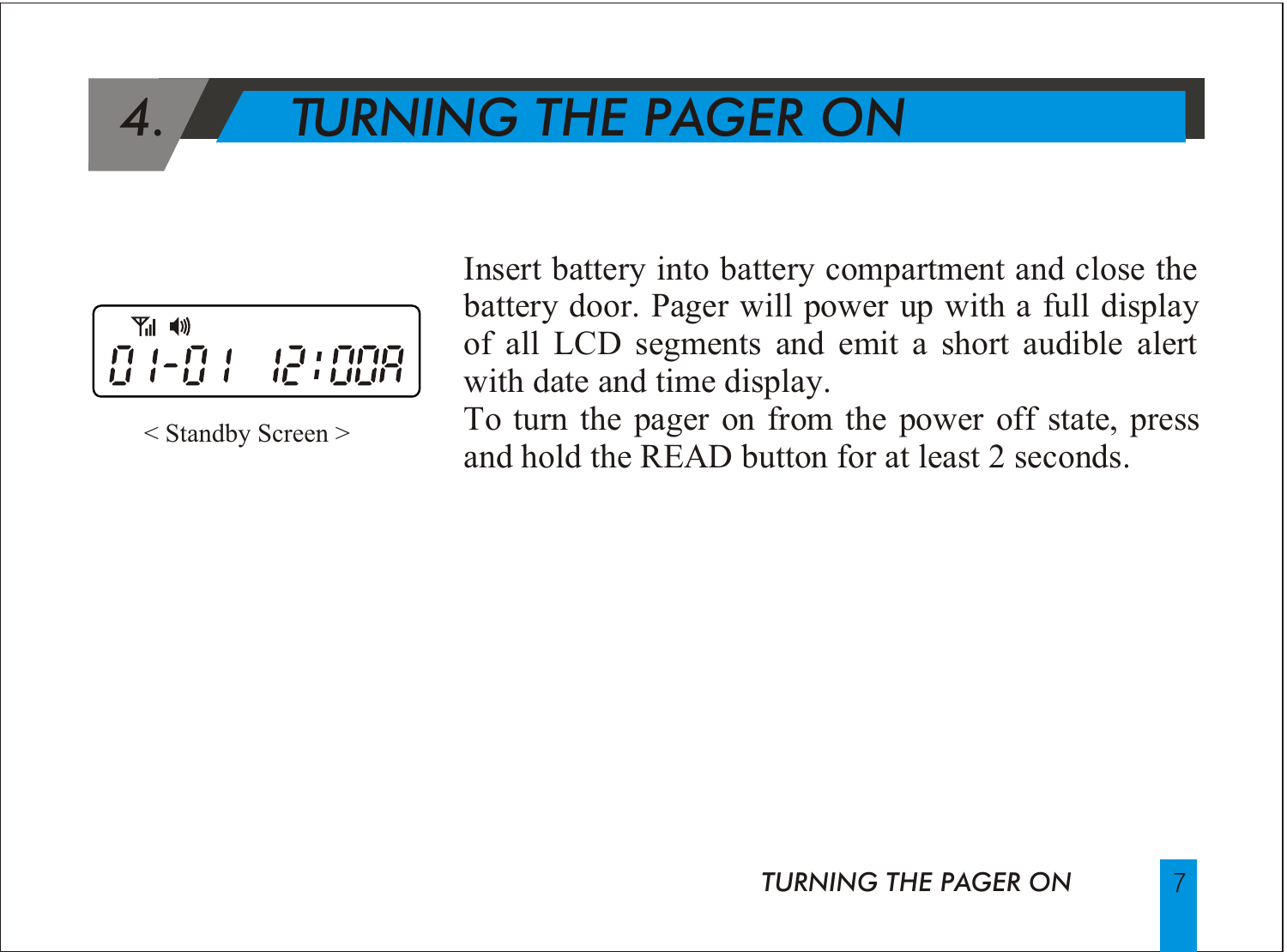### *5. FUNCTION MENU*

To access the function menu mode, press the FUNCTION button for at least 2 seconds.

This mode allows the user to access the various functions and features of the pager through a series of menu prompts.

Pressing the FUNCTION button allows you to scroll the menu prompts as illustrated(Page 9).

Note The menu prompt "*CLEAR ALL?*"will not appear if no message is received.

Pressing the READ button allows you to select the function and takes you to the setting mode (depending on the function selected). The pager will return to the standby screen if no button is pressed within 8 seconds.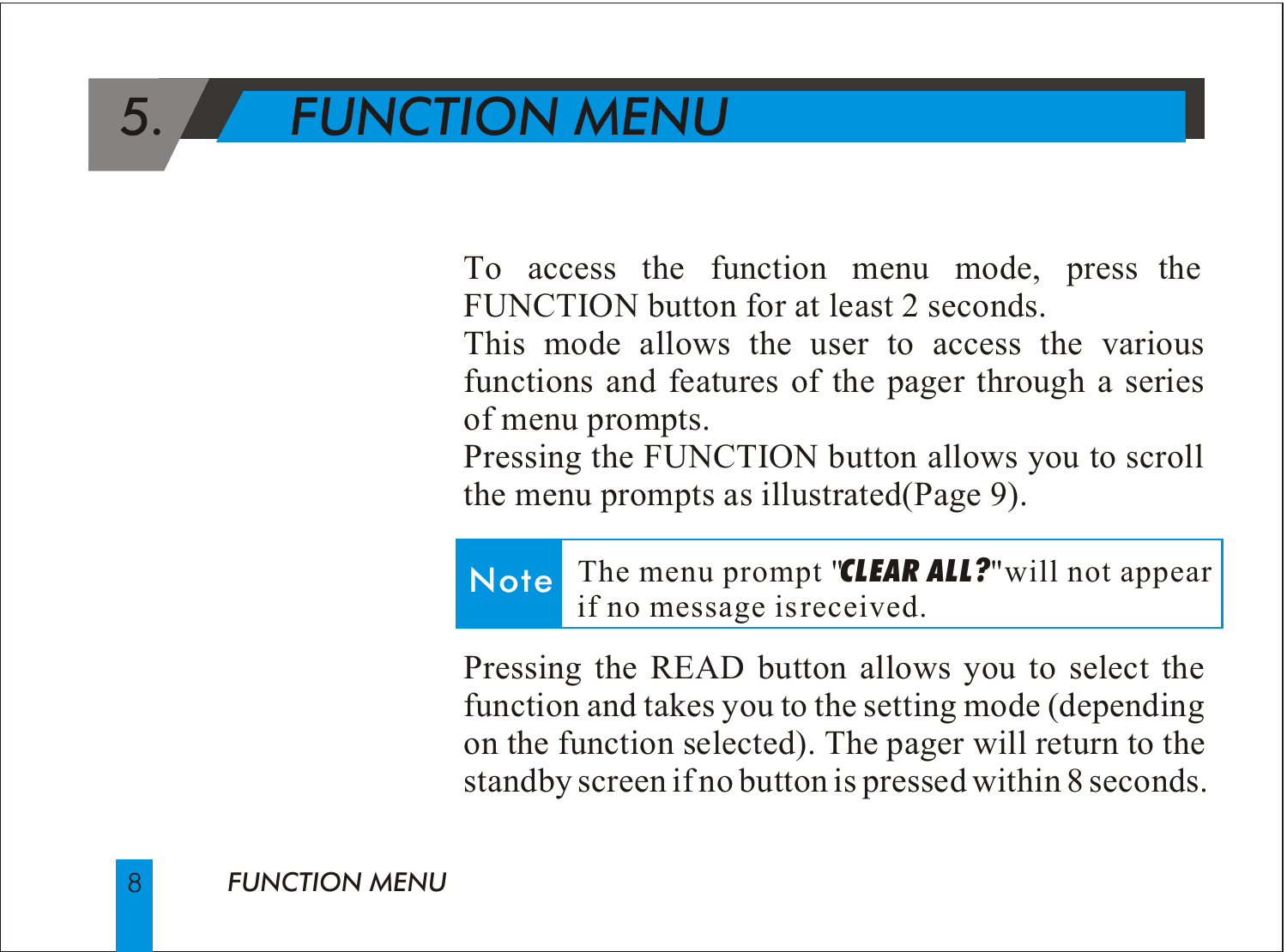/

$$
\in \mathsf{SCBPE}
$$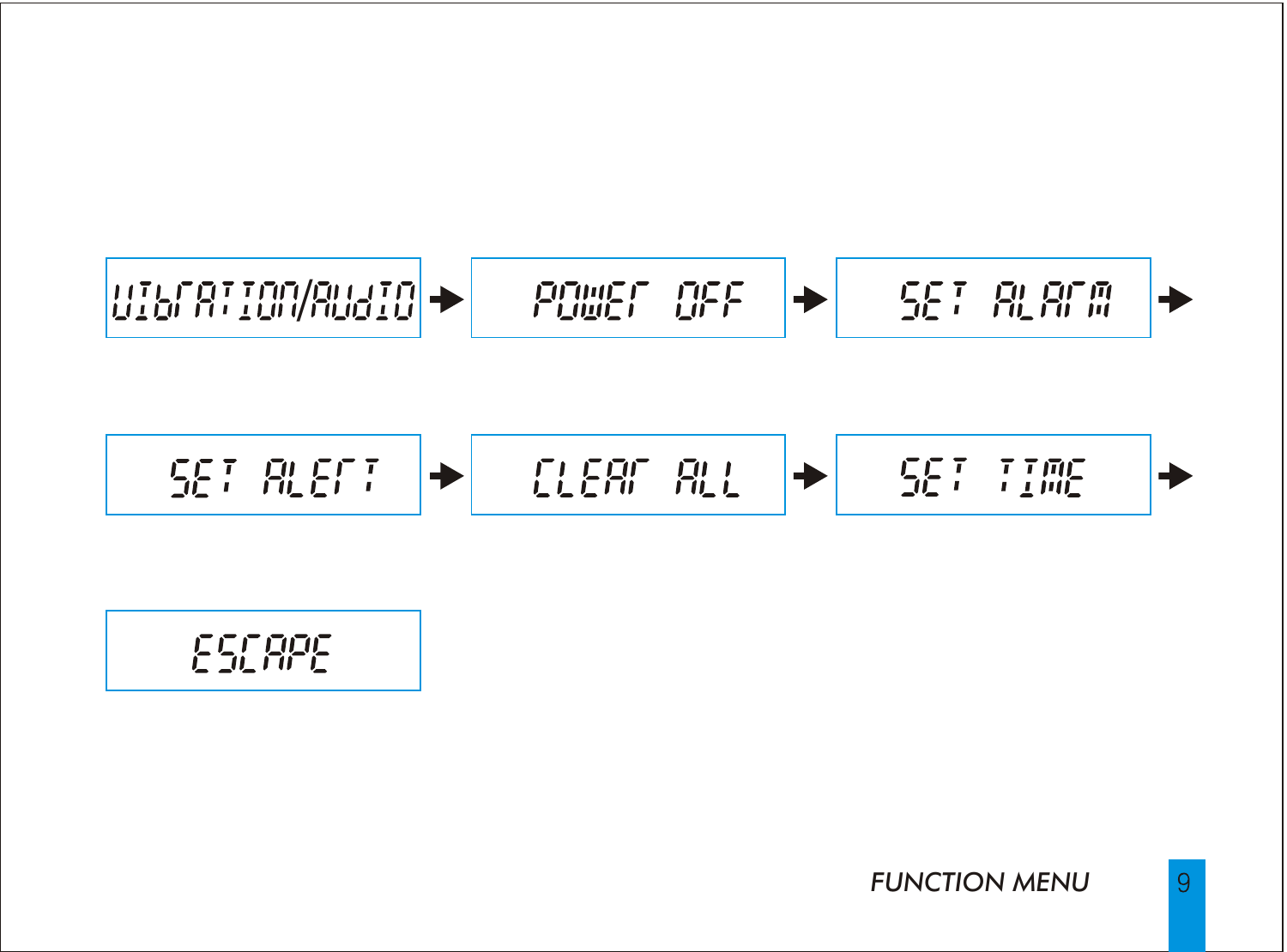### *6. TURNING THE PAGER OFF*

Press the FUNCTION button and hold for at least 2 seconds to enter the function menu mode.





Press the FUNCTION button to display the "*POWER OFF?*"prompt, now press the READ button to turn off the pager. If the pager is off, the LCD will only display the date and time. Although the alarm icon  $\triangle$  is not displayed, the feature will operate normally. If the pager is OFF, it cannot receive any messages.

The colon separating the hour from the minute will continue to blink to indicate that the clock is working.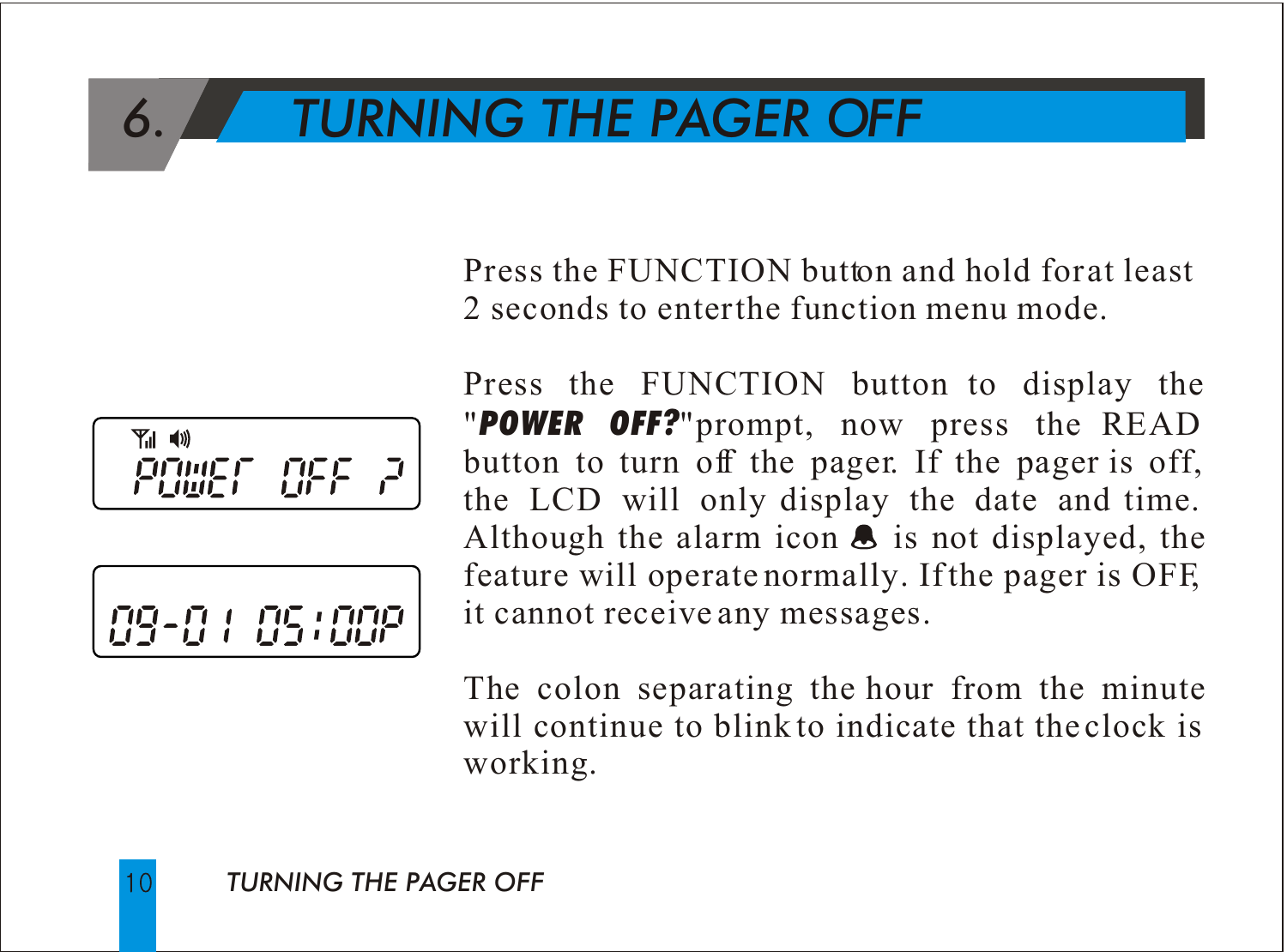### *7. SETTING THE TIME AND DATE*





 $<$  Fig.7b  $>$ 

Press the FUNCTION button and hold for at least 2 seconds to enter the function menu mode.

Press the function button to scroll through the menu prompts until the "*SET TIME ?*"prompt is displayed.

Press the READ button to enter the set time mode.

The pager will first display a blinking field for the year.

Press the READ button to set correct year(Fig.7a). Press the FUNCTION button to move to the date and time field(Fig.7b).

Press the READ button to set the digits for each field.

Complete each field(hour, minute & AM/PM) in the same manner. The pager returns to standby upon completing all the fields.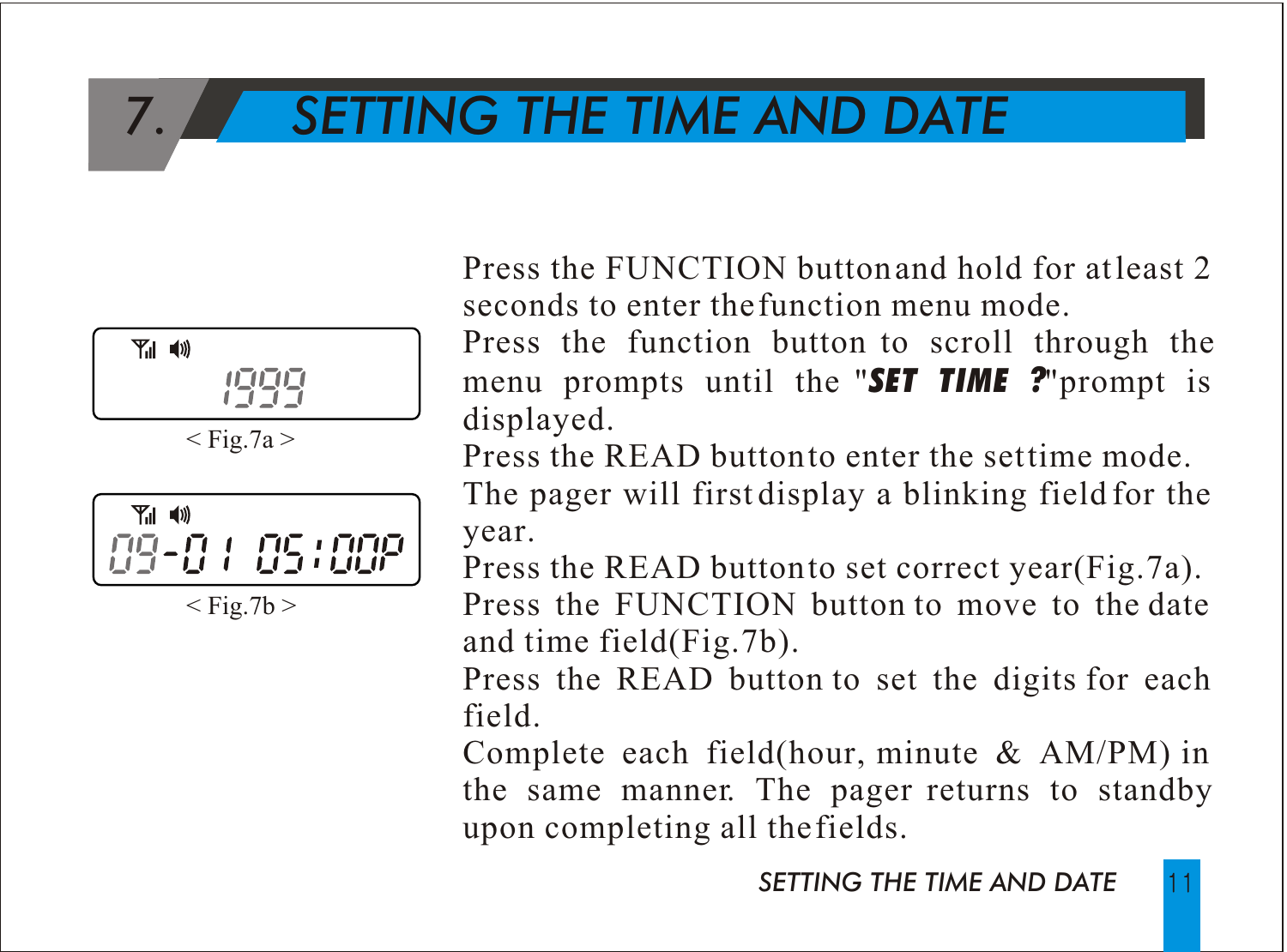### *8. SETTING VIBRATION/AUDIBLE ALERT*



 $<$  Fig.8b  $>$ 

You can select the alert mode to vibrate or to produce an audible tone. Within the standby screen, press the FUNCTION button for at least 2 seconds to enter the function menu mode.

The pager will display either  $\leq$ Fig.8a> of  $\leq$ Fig. 8b> depending on the initial state of the alert mode.

Press the READ button to select the audible or vibration mode.

In the audible mode, the pager will display the speaker icon  $\blacksquare$ .

No speaker will be displayed in the vibration mode.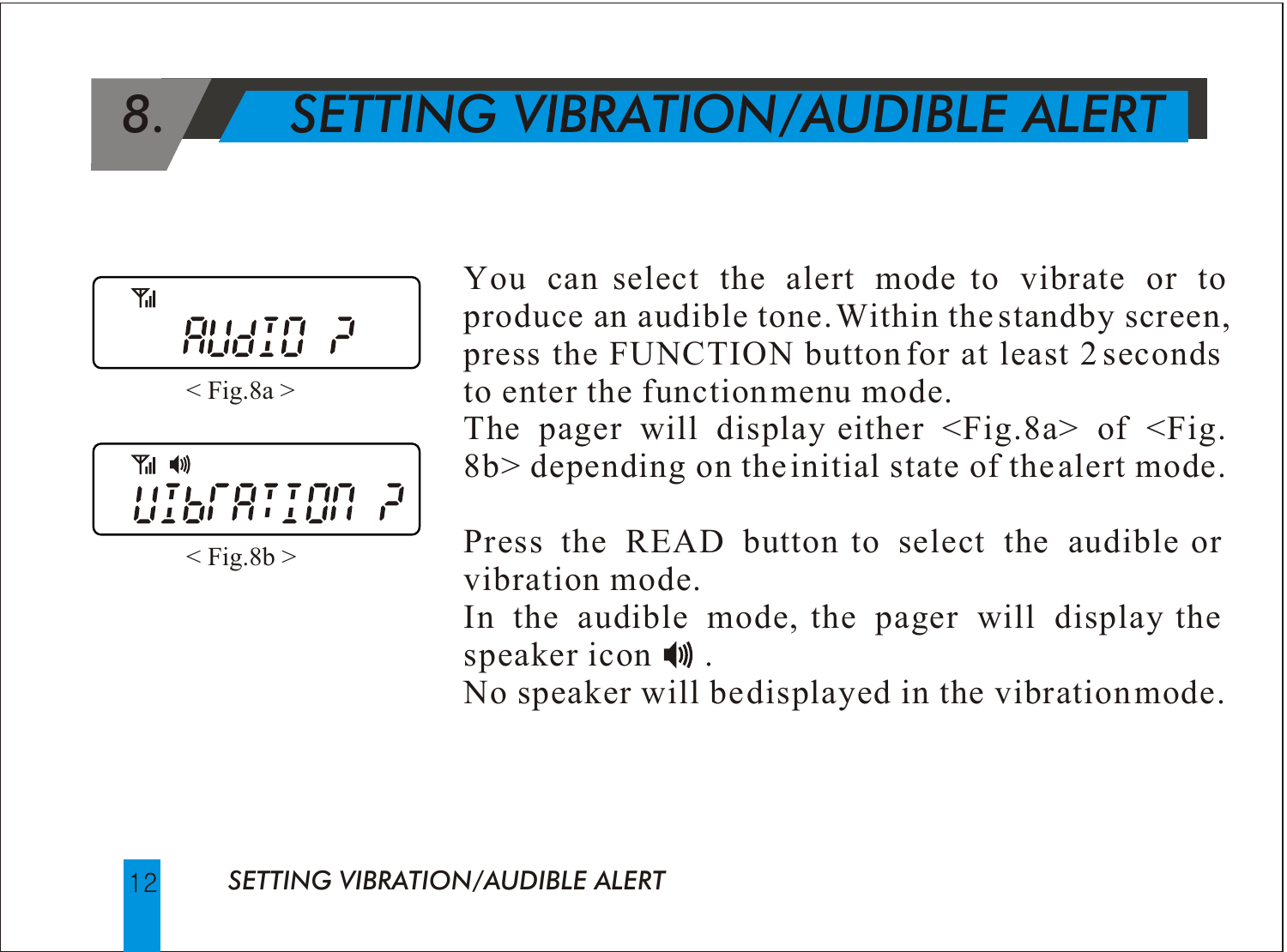### *9. SETTING ALERT MODE*



 $<$  Fig.9a  $>$ 

$$
\begin{bmatrix} \mathbb{T}_d & \mathbb{Q} \\ \mathbb{T}_d & \mathbb{T}_d \\ \mathbb{T}_d & \mathbb{T}_d \end{bmatrix} \begin{bmatrix} \mathbb{T}_d & \mathbb{T}_d \\ \mathbb{T}_d & \mathbb{T}_d \end{bmatrix} = \begin{bmatrix} \mathbb{T}_d & \mathbb{T}_d \\ \mathbb{T}_d & \mathbb{T}_d \end{bmatrix}
$$

 $<$  Fig.9b  $>$ 

Enter this mode to select the different type of alerts:

 $\cdot$  Standard Tone  $\cdot$  Melody  $\cdot$  Chirp  $\cdot$  Silent Press the FUNCTION button and hold for at least 2 seconds to enter the function menu mode. Press the FUNCTION button to scroll through the menu prompt until the "*SET ALERT?*" is displayed(Fig.9a). Press the READ button to enter the set alert mode(Fig.9b). Press the READ button twice to scroll though the choice alerts available.

Beep1/Beep2/Beep3/Beep4/Melody1/Melody2/ Melody3/Chirp/Silent

In the silent mode, the pager continues to receive messages but will not emit an alert to prompt the user. Press the FUNCTION button to select the desired alert. The pager will return to standby.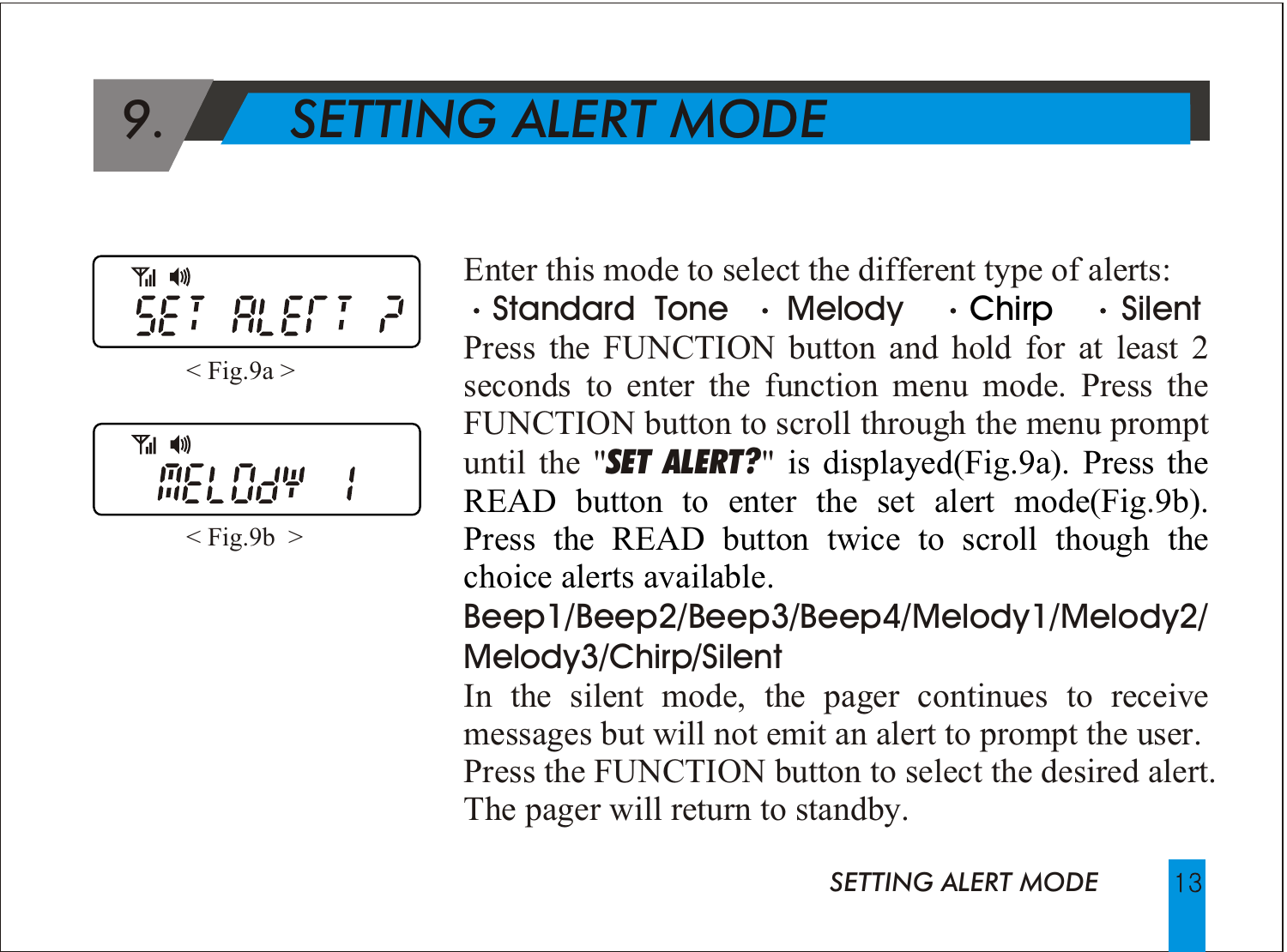### *10. RECEIVING AND READING MESSAGES*



 $\le$  Fig.10d  $>$ 

The pager will emit an audible alert or vibrate(depending on the alert setting mode) when a message is received. The pager will also display the number of unread messages.

If there are two unread messages, the pager will display as <Fig.10a>.

Press the READ button to display the first message(Fig.10b).

Press the READ button to advance to the display the message arrival time(Fig.10c).

If no message is received, pressing the READ button will cause the pager to display as  $<$ Fig.10d $>$ .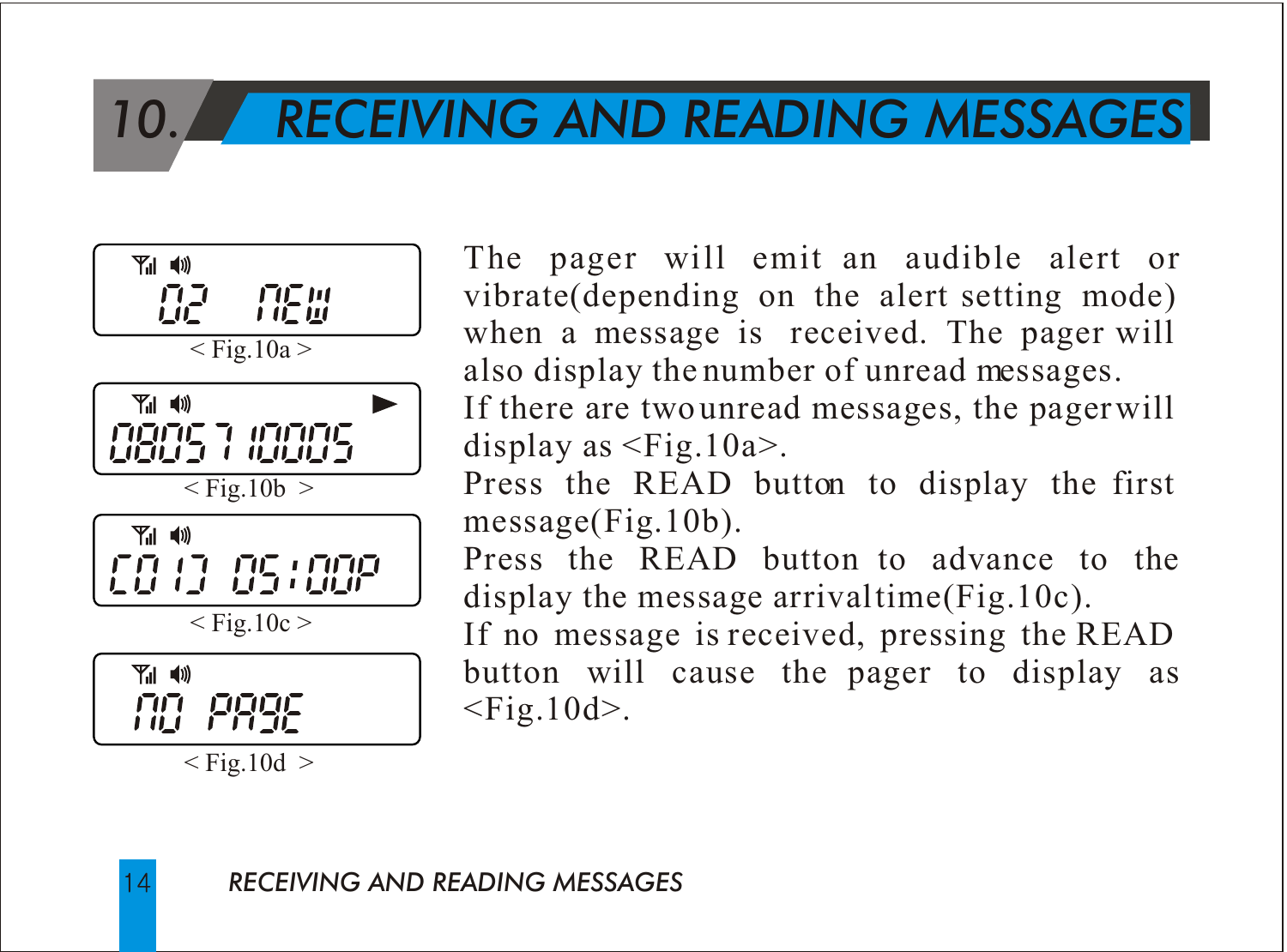### *11. LOCKING AND UNLOCKING MESSAGES*

The pager allows you to lock up to 10 messages, preventing you from accidentally erasing or losing them due to incoming messages when memory is full.

### nans 1 innns  $<$  Fig.11a  $>$ ה אחרו  $\leq$  Fig. 11b  $>$ Yal 40 LOEPER  $\leq$  Fig. 11c  $>$

#### To lock messages

Select the message you want to lock by pressing the READ button to scroll through the memory(Fig.11a). Press the FUNCTION button to display the

"*LOCK?*"prompt(Fig.11b). Press the READ button to lock the message. The Pager will display "*LOCKED*"and the lock icon  $\mathbf{\Omega}$  will appear on the top row of the LCD(Fig.11c).

.

Note are locked. Attempting to lock the 11<sup>th</sup> message Lock memory is full when up to 10 messages will cause the pager to display "*LOCK FULL*".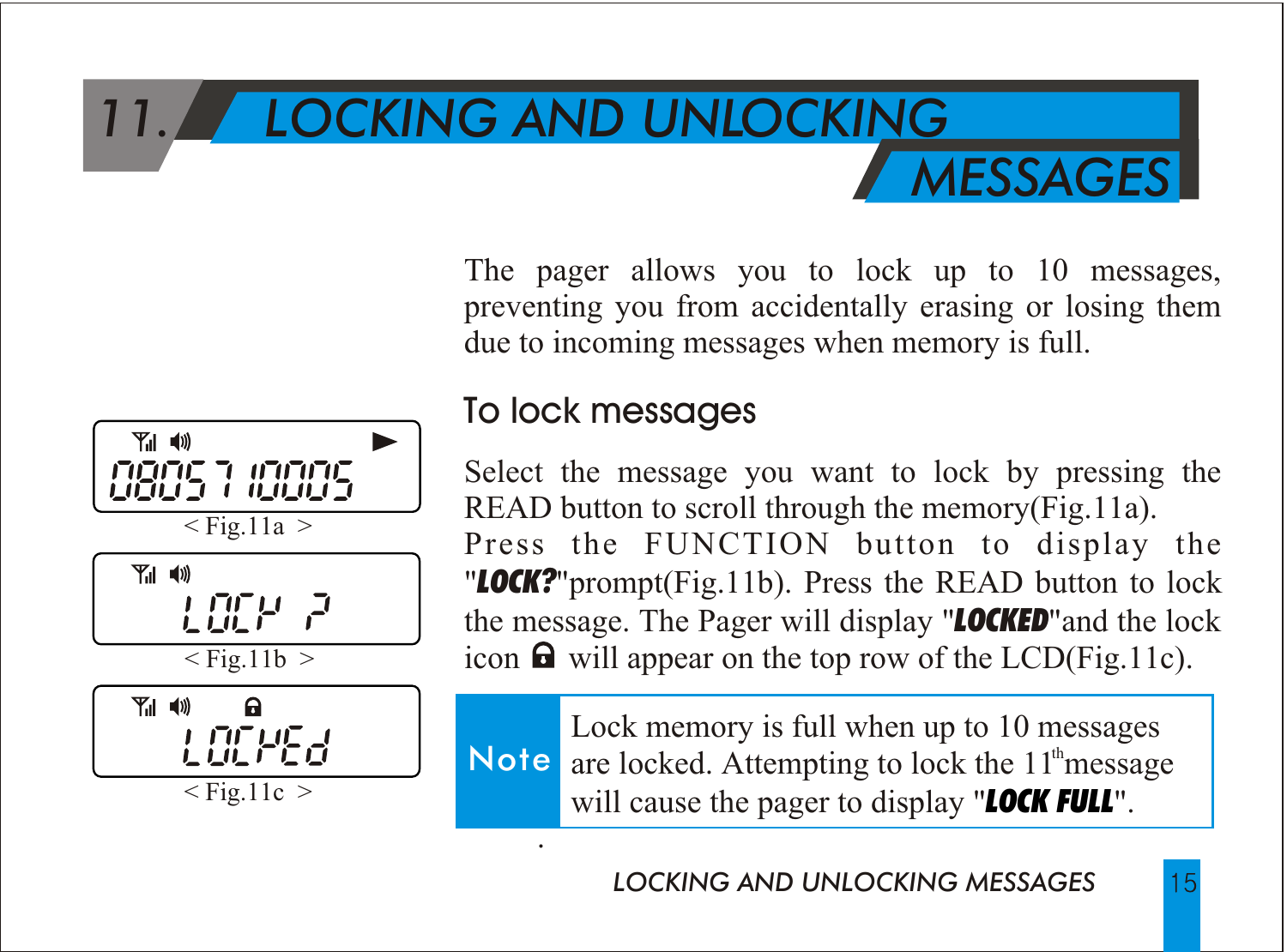#### To unlock messages





 $<$  Fig.11e  $>$ 



 $<$  Fig. 11f  $>$ 

Locked messages can be unlocked in a similar way. Press the READ button to display the message you wish to unlock(Fig.11d).

Press the FUNCTION button to display the "*UNLOCK?*" prompt(Fig.11e).

Press the FUNCTION button to display the "*UNLOCKED*" prompt and the lock icon  $\mathbf{\Omega}$  will disappear(Fig.11f).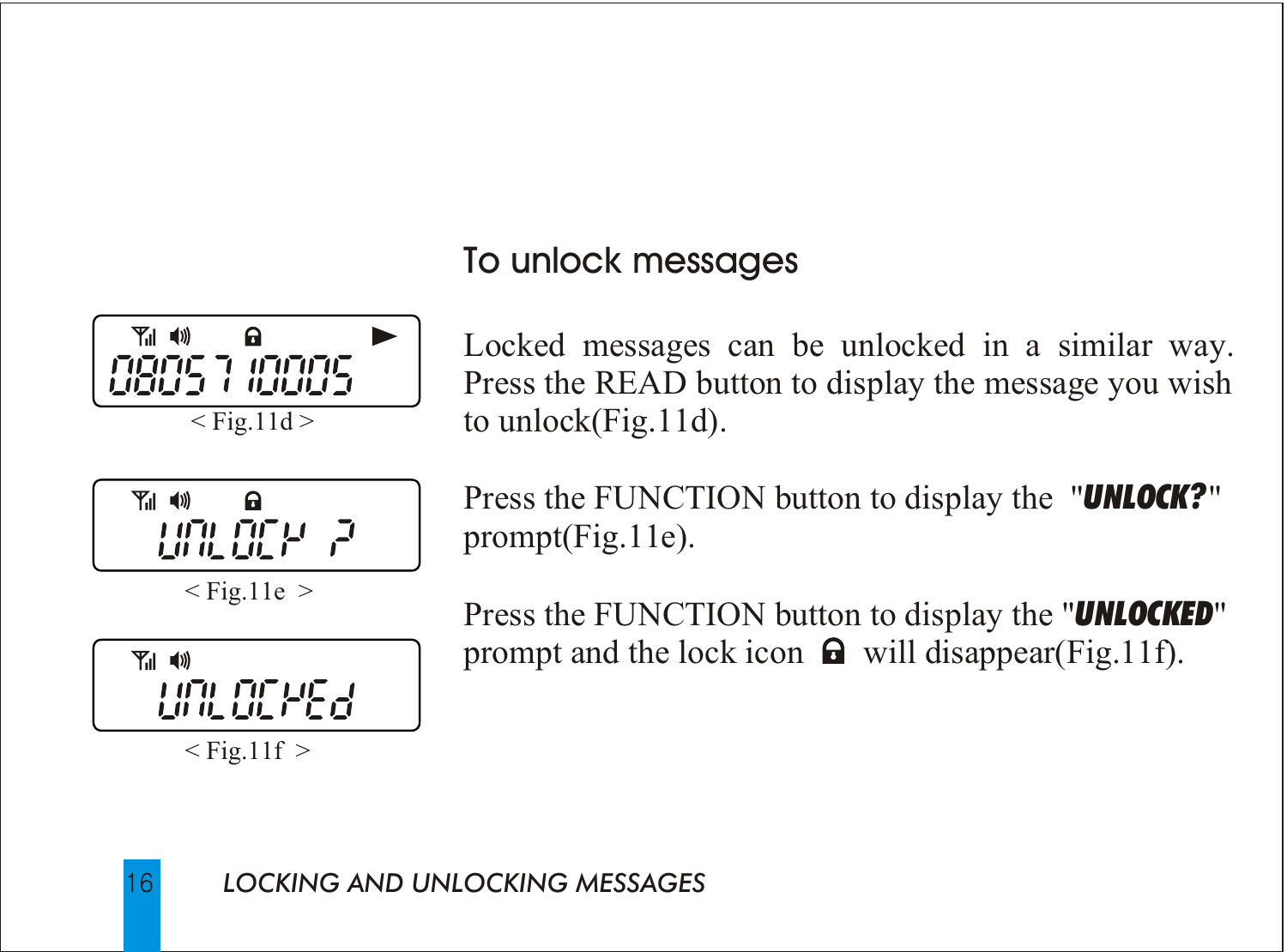### *12. DELETING MESSAGES*





 $<$  Fig.12b  $>$ 

The pager allows you to delete either a single message or all messages at one time. Only read and unlocked message can be deleted.

#### Selective Delete

Select the message you want to delete by pressing the READ button to scroll through the memory. Press the FUNCTION button twice on the desired message screen to display the "*CLEAR ?*" prompt (Fig.12a).

Press the READ button to delete the message. The display will show the prompt "*CLEARED*" to indicate message has been deleted(Fig.12b).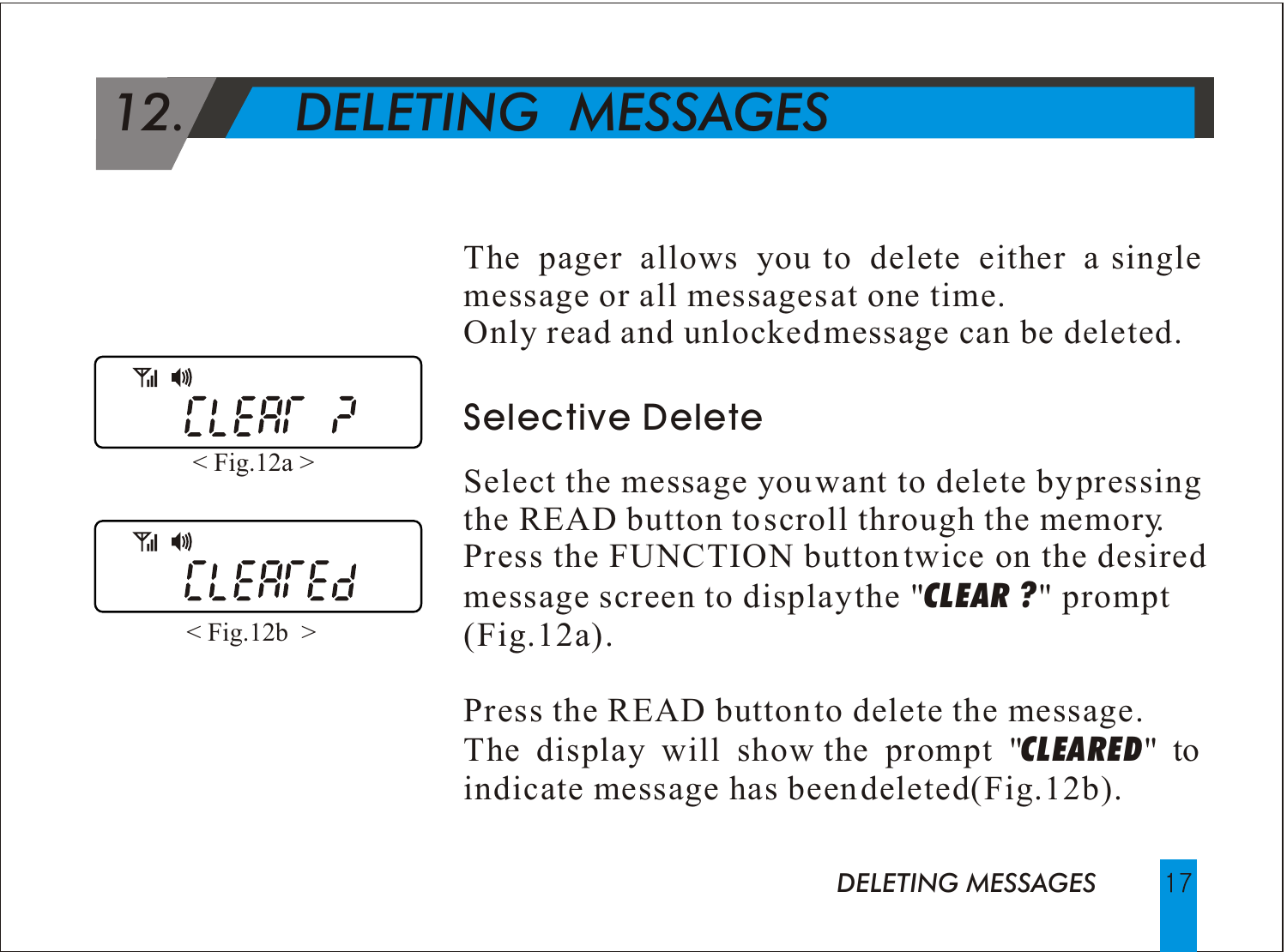#### Clear All

The pager will allow the"*CLEAR ALL*" function only if it has received more than one message. In the standby screen, press the FUNCTION button and hold for at least 2 seconds to enter into the function menu mode.





Press the FUNCTION button to scroll through the menu prompt until the "*CLEAR ALL?*"prompt is displayed(Fig.12c).

Press the READ button to delete all read and unlock messages. The pager will display "*ALL CLEARED*" to indicate that all messages have been deleted(Fig.12d).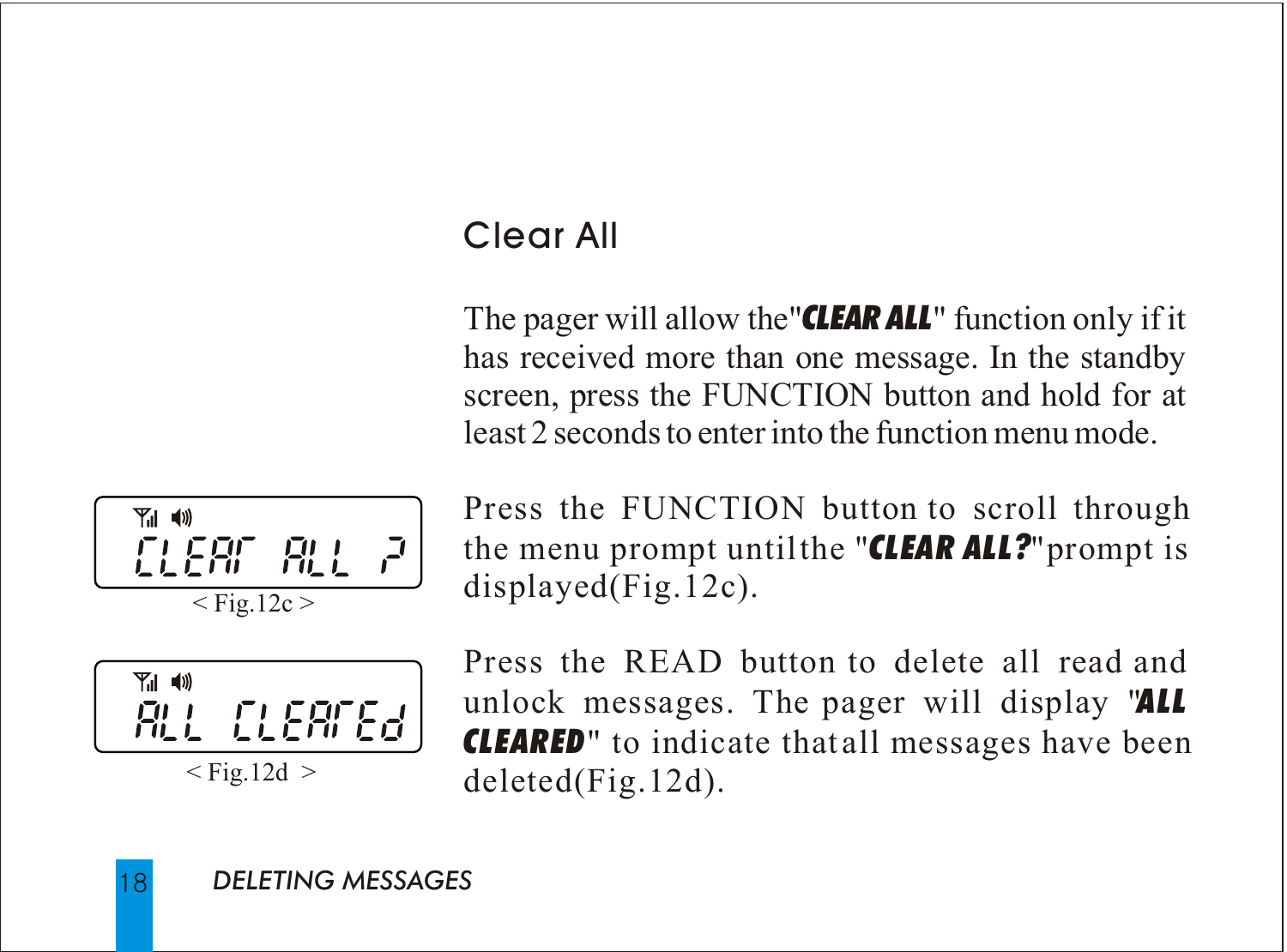### *13. SETTING THE ALARM*



The pager has a daily alarm for you to set at a specific time to alert you to any important task. Within the standby screen, press the FUNCTION button and hold for at least 2 seconds to enter the function menu mode.

Press the FUNCTION button to scroll through the menu prompt until the "*SET ALARM?*"prompt is displayed(Fig.13a).

Press the READ button to access the alarm setting mode.

The pager will display the "*ALARM ON*"prompt (Fig.13b).

Press the FUNCTION button to set the alarm.

This will cause the hour field to blink.

Press the READ button to add the hour.

Press the FUNCTION button to move to the minute field and set the minute by pressing the READ button(Fig.13d).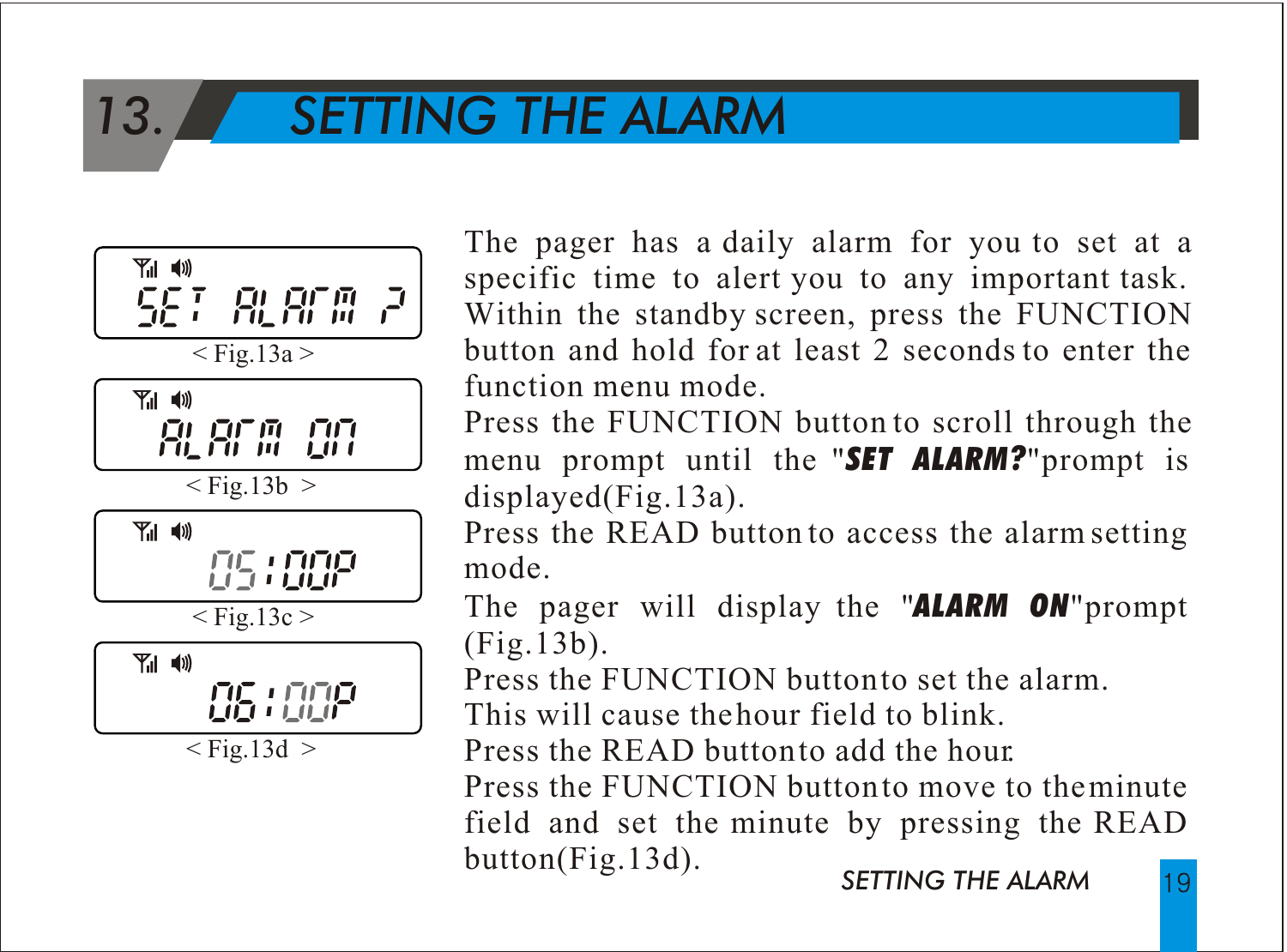Continue to set the AM/PM field in a similar way. Upon completion, the pager returns to the standby screen displaying the desired set time. The alarm icon  $\triangle$  will light up to indicate the alarm is active.

#### To Turn Off Alarm



While in standby mode, press the FUNCTION button and hold for at least 2 seconds to enter the function menu mode. Press the FUNCTION button to scroll through the menu prompt until the "*SET ALARM?*" prompt is displayed. Pressing the READ button will cause the pager to display "*ALARM ON*"(Fig.13e).

Press the READ button again to turn off the alarm(Fig.13f).

**20**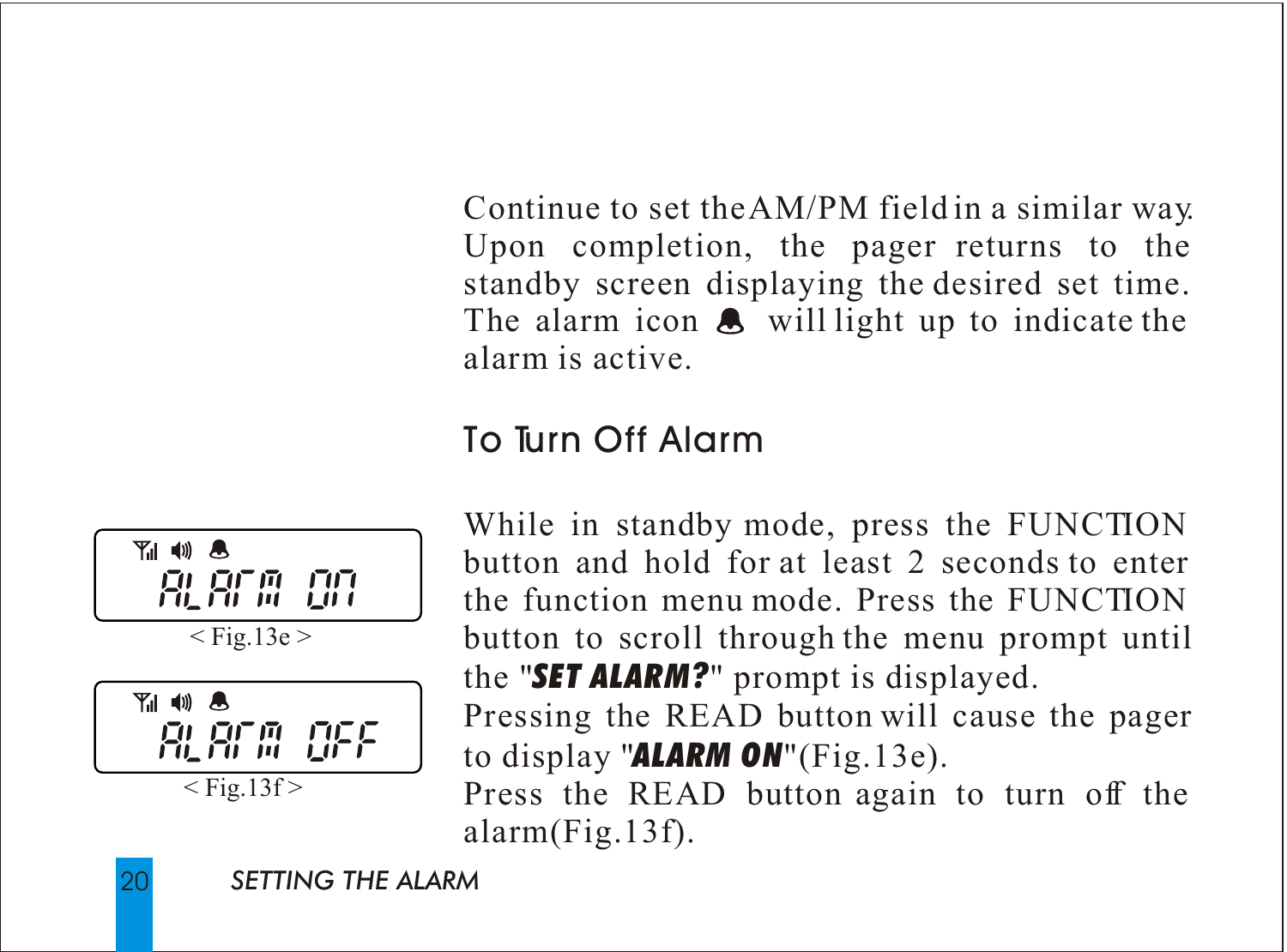

Press the FUNCTION button to return the pager to the standby screen(Fig.13g).

### *14. BACKLIGHTING*

In low light conditions, pressing the LAMP button will turn the backlight on. The backlight will automatically turn off after 8 seconds.

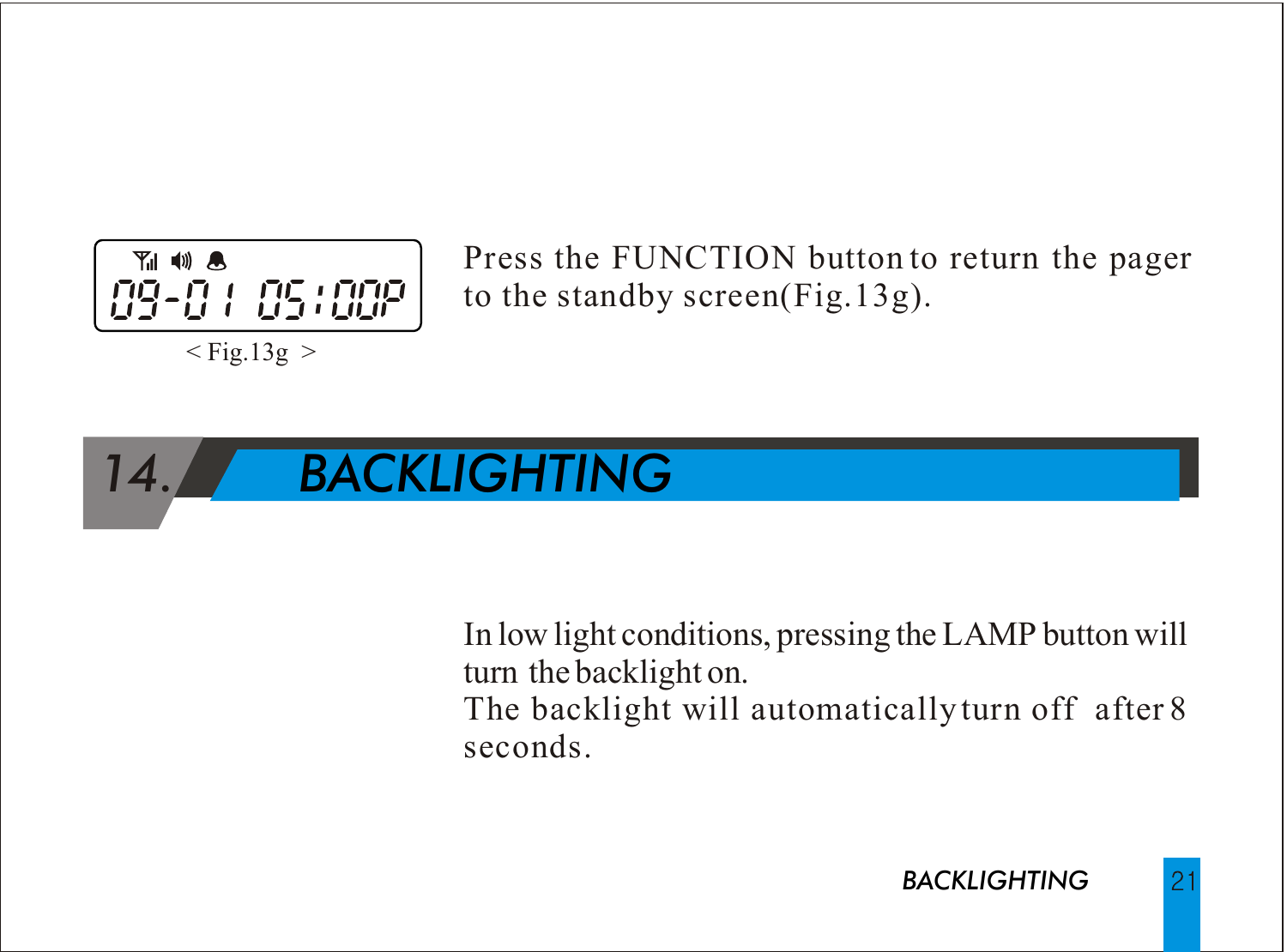### *15. OTHER FEATURES*



# $\mathbf{Y}_{\mathbf{d}}$

#### Memory Full

The pager will display "*MEM FULL*" when all 21 slots are filled(Fig 14).

#### In Service Range Indicator

When the pager is within the coverage area, the In Service Range Indicator icon will appear on the LCD screen.

#### Low Battery Indicator

The low battery indicator will appear when the battery energy is depleted. Users are advised to replace the battery immediately.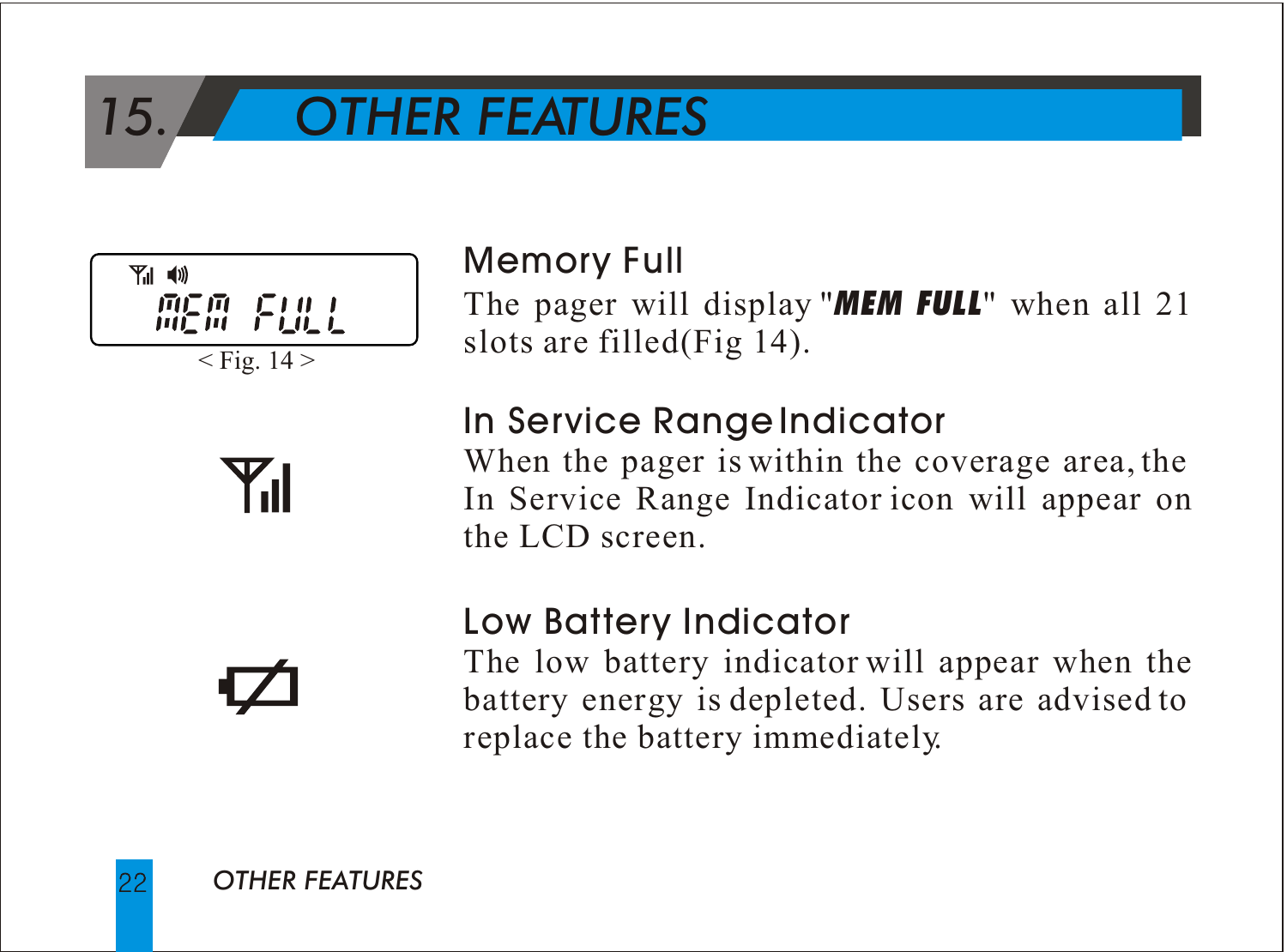#### Battery Information

The pager is designed to operate with a "AAA" size alkaline battery.

Note Do not use carbon zinc battery.

#### To install or replace the battery

- Place the pager facedown in the palm of your hand.
- Push to slide the battery door off.
- Place the new battery into the battery compartment.

| Ensure battery polarity is correct before<br><b>CAUTION</b><br>installing battery.<br>Do not insert battery in reverse polarity. |
|----------------------------------------------------------------------------------------------------------------------------------|
|                                                                                                                                  |